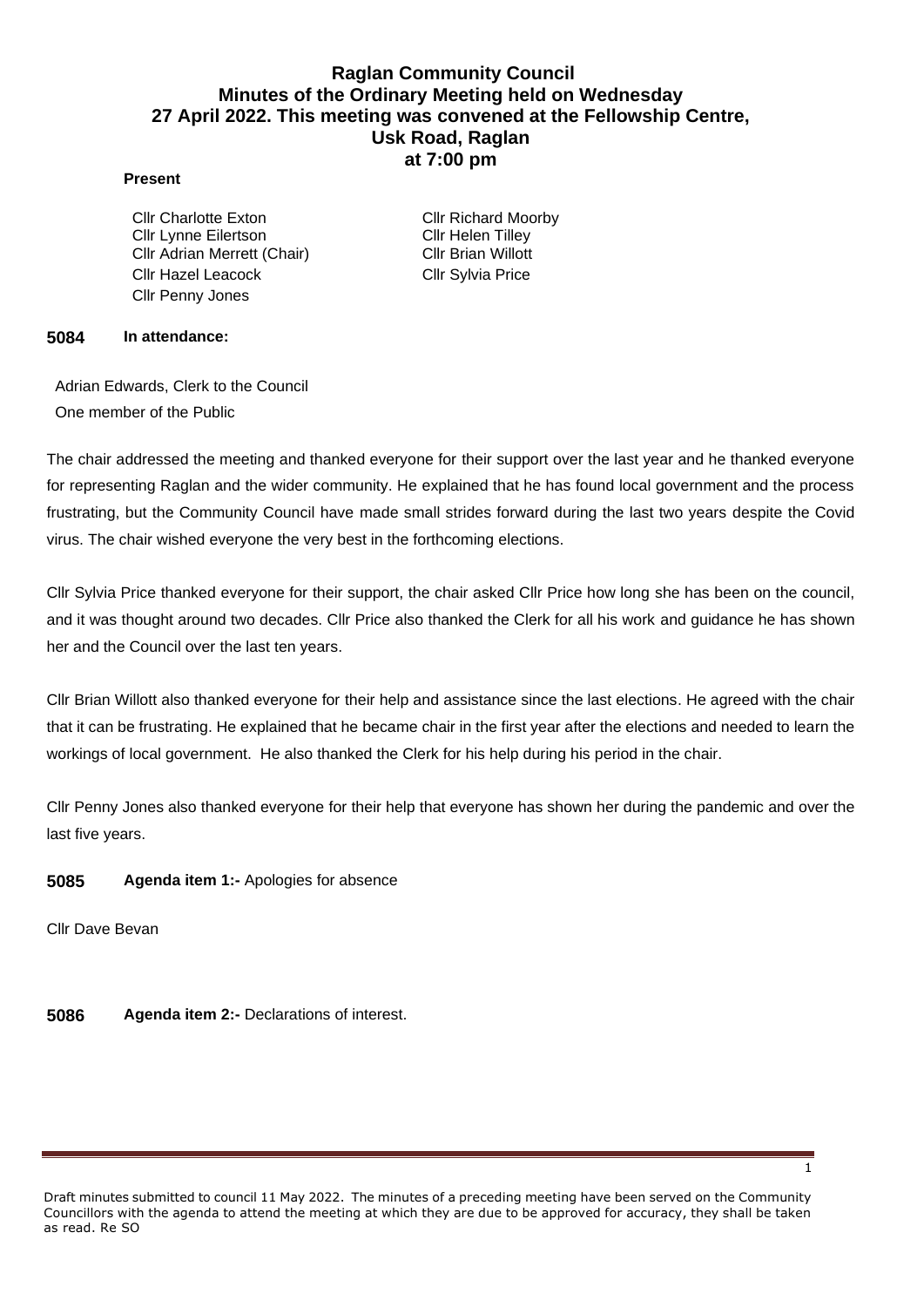Cllr Leacock explained that she will declare an interest with anything relating to the Raglan Festival. No declarations of interest were submitted, but members will make a declaration when and identified under the relevant minute.

**5087 Agenda item 3:-** To receive and adopt the minutes from the Ordinary meeting, held on 23 March 2022

**Proposed:** by Cllr Tilley seconded by Cllr Leacock that the minutes are accepted.

#### **All those present agreed**

### **5088 Agenda item 4:-** Matters to report.

The chair went thought the minutes, minute by minute. The chair informed the meeting that he had been in contact with the Royal Mint relating to the celebration of the Queen's Platinum Jubilee. There was some discussion about the MUGA. He also explained that there have been several meetings relating to the boundary changes and TUPE transfer. The Clerk explained that any minutes from the Gwehelog Community Council meeting that was been convened this evening will have to be noted, as no-one from this council is in attendance.

Cllr Jones explained that Pen-*y*-clawdd was spelt incorrectly.

The chair explained that he will present a report to the next meeting, and he will send it to the Clerk to distribute before the next meeting. The Clerk explained about the process if the chair is not successful in the elections. The current chair will attend the meeting and invite nominations for the chair and the chair will vacate the chairs position and the new chair will preside over the meeting.

The chair invited the member of the public to address the meeting. The member of the public explained that he had become the chair of Raglan in Bloom at their last AGM. He explained that the former chair stood down after 35 years as Raglan in Bloom chair, along with being a member of Raglan Community Council and other organisations in the village. He asked if the Community Council could consider awarding an achievement award for services to the community.

It was explained that the Community Council are proposing to attach a defibrillator to the external wall of the Fellowship Centre. It was asked if the defibrillator unit could be installed somewhere around the Prince Charles Road/Close area. There was some discussion about the location and a range of views being expressed by members. It was explained that consideration could be given to a dwelling that could accommodate a unit like this. After some debate it was:

**Proposed**: that a location should be sought and agreed with a property owner or MHA

The Clerk asked members if they could recall awarding a grant for a defibrillator at Kingcoed. It was explained that they do not have a bank account and a constitution. It was explained that the local group have fundraised for the cabinet

Draft minutes submitted to council 11 May 2022. The minutes of a preceding meeting have been served on the Community Councillors with the agenda to attend the meeting at which they are due to be approved for accuracy, they shall be taken as read. Re SO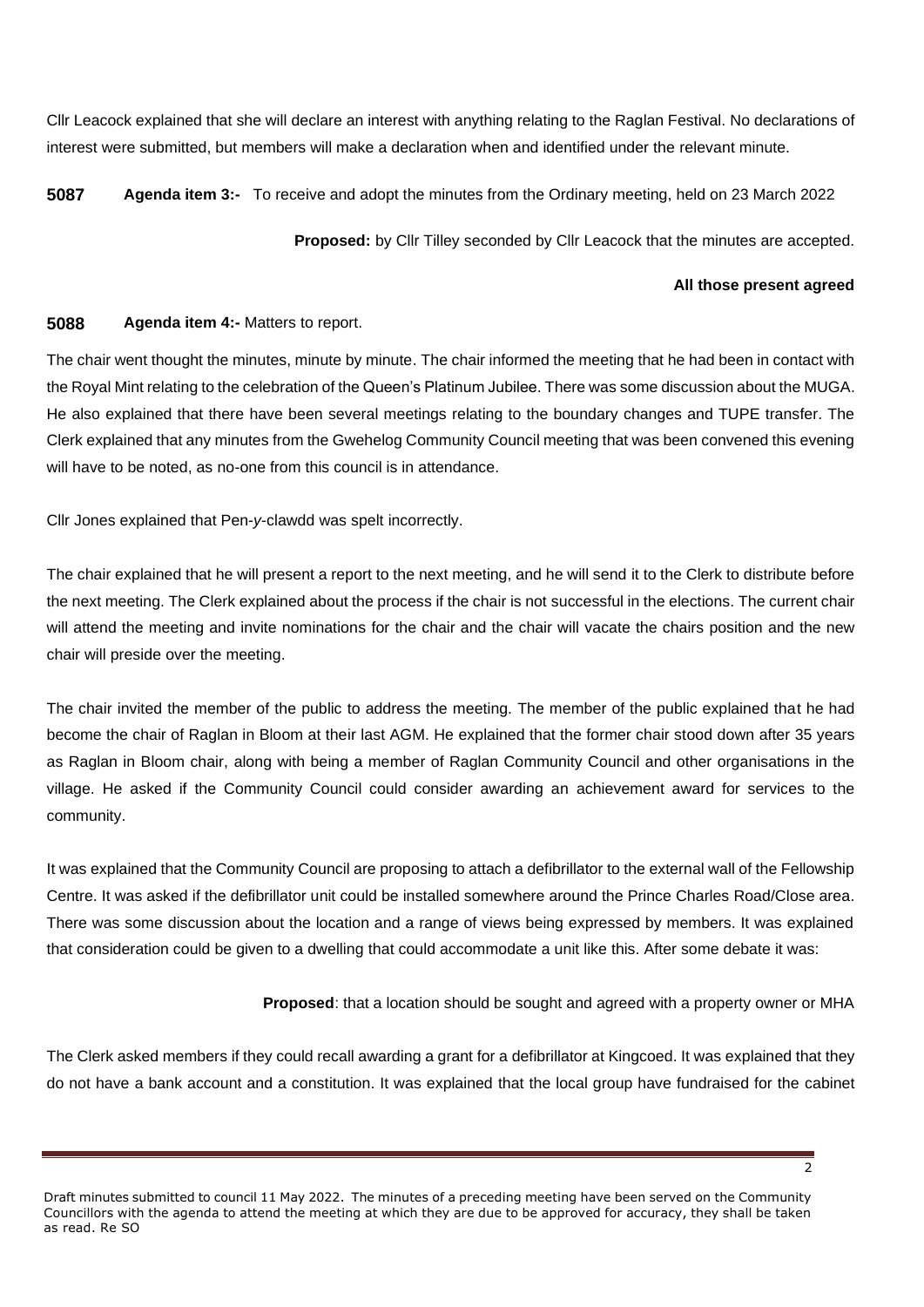and are in agreement that this money could be forwarded to the Community Council and the Community Council installs the defibrillator in an appropriate location.

### **Resolved**: to accept the changes.

Cllr Tilley explained that Llandenny Village has a defibrillator, and it was thought that it has not been registered. The Clerk explained if the location could be forwarded to him, he would ask for the unit to be registered via One Voice Wales coordinator.

The member of the public explained that WAST have amended the systems and some of the defibrillator units have not been transferred over, and not all the defibrillator units have dedicated people or residents to look after them and report any improvements required. It was asked if the Community Council could be that organisation in the Raglan Community Council area as the Community Council is permanent.

# The member of the pubic left the meeting at 19:38

# **5089 Agenda item 5:-** To consider any reports or information relating to the Transfer from Gwehelog Community Council

The chair gave those present some background information following the meetings that he has attended over the last several months. The Clerk explained that he forwarded papers the Community Council received from the Clerk at Gwehelog Community Council. Cllr Jones explained that she has found that residents have no idea that the changes were going to the be made.

It was explained that Monmouthshire County Council explained that they were going to inform residents about the changes and letters were going to be sent out to every household, but it clear that has not happened. A discussion took place with a range of views being expressed by members present.

Concerns were expressed that the papers have been issued without Raglan Community Council have any input into the process.

One member asked if the Community Council are convinced that something has not been missed during the process. It was asked are there any safeguards in place to protect the Community Council against any financial matters that have not been included in any of the papers or negotiations.

The chair explained that the Community Council have tried to convene meetings and there has been push back and he explained that he has made representations about getting help from outside consultants to help with the process. It was explained that the TUPE process will need to take place and further discussions will need to take place with the new council after the elections.

Draft minutes submitted to council 11 May 2022. The minutes of a preceding meeting have been served on the Community Councillors with the agenda to attend the meeting at which they are due to be approved for accuracy, they shall be taken as read. Re SO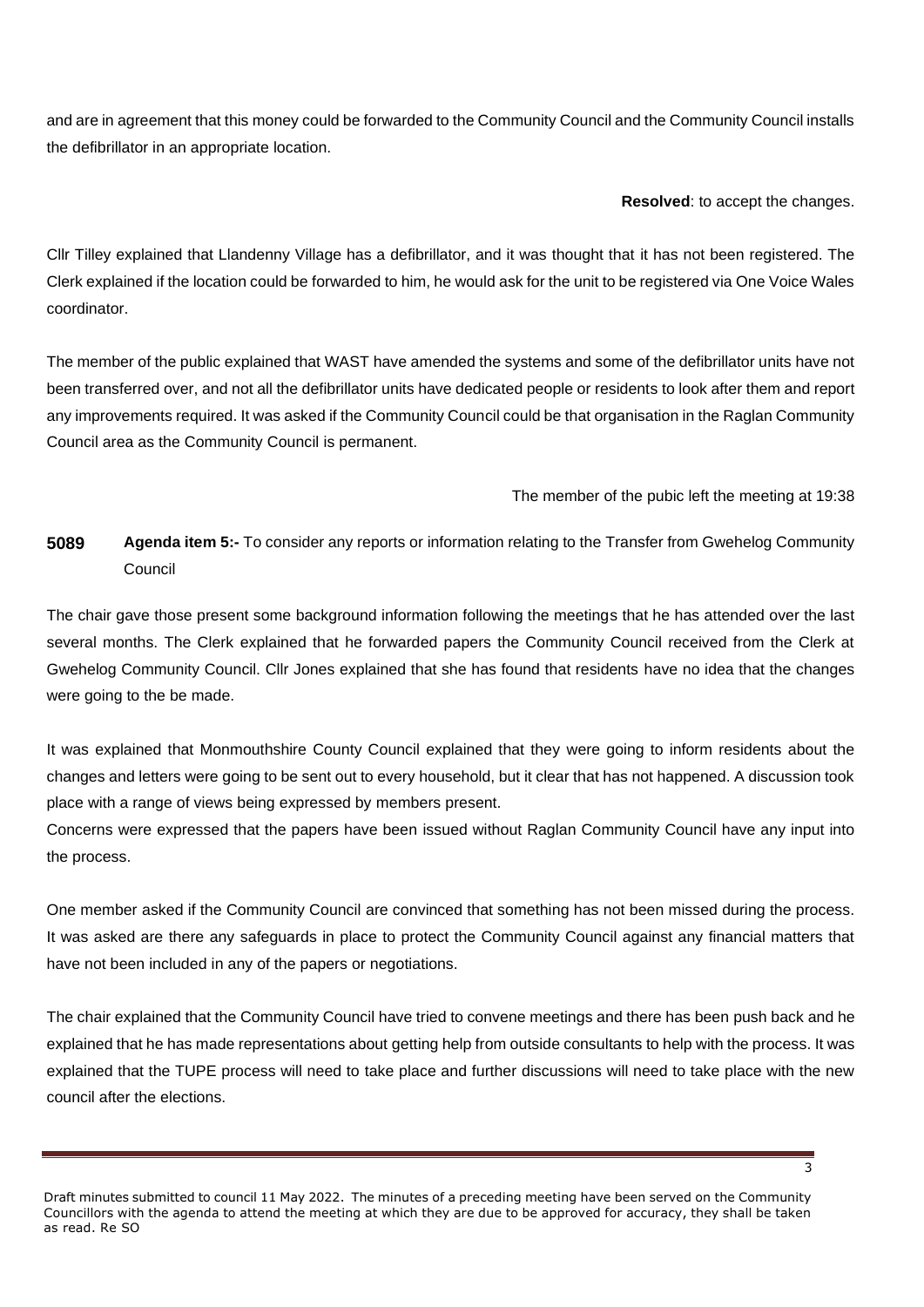The chair explained that there will be a financial implication on the budget if the Community Council will need to consider any redundancies if that is a requirement. The Community Council have not included in the budget extra costs revolving around the TUPE of other staff from another Community Council.

It was explained that the Community Council will need to pay for the audit of Gwehelog Community Council accounts, which will include the internal and external audits. One member stated no-one has explained why the staff member from Gwehelog Community Council transfers to Raglan Community Council and not Llanarth Community Council.

It was indicated that this information cannot be found in any TUPE regulations. The Clerk explained to members that they will be mindful of the number of reports that have been presented over the last two years, highlighting concern and the due process that would need to be followed so due diligence was followed.

He explained that a number of meetings have been suggested and have been rejected by one or another Community Council for what ever reason. One member asked about the increase in the precept with the properties that are transferring from Gwehelog to Raglan. The Clerk explained that it's been reported in several reports about the increase in the precept for those properties. It was noted by one member that Gwehelog Community Council have not increased the precept for several years.

> **Resolved:** to note the papers received from Gwehelog Community Council on the grounds that Raglan Community Council have had no input into the content or the conclusion of the residual funds.

**5090 Agenda item 6:-** To note all correspondence sent to members electronically since the last meeting

Members noted the correspondence that the Clerk had sent to members.

The Clerk informed members who are standing down following the elections, their email addresses will be closed on the 4 May at 23:59 hrs. Therefore, if any member has emails that may be personal those emails will need to be transferred, as they want to be retrieved after the account is closed.

**5091 Agenda item 7:-** To agree all payments made by the council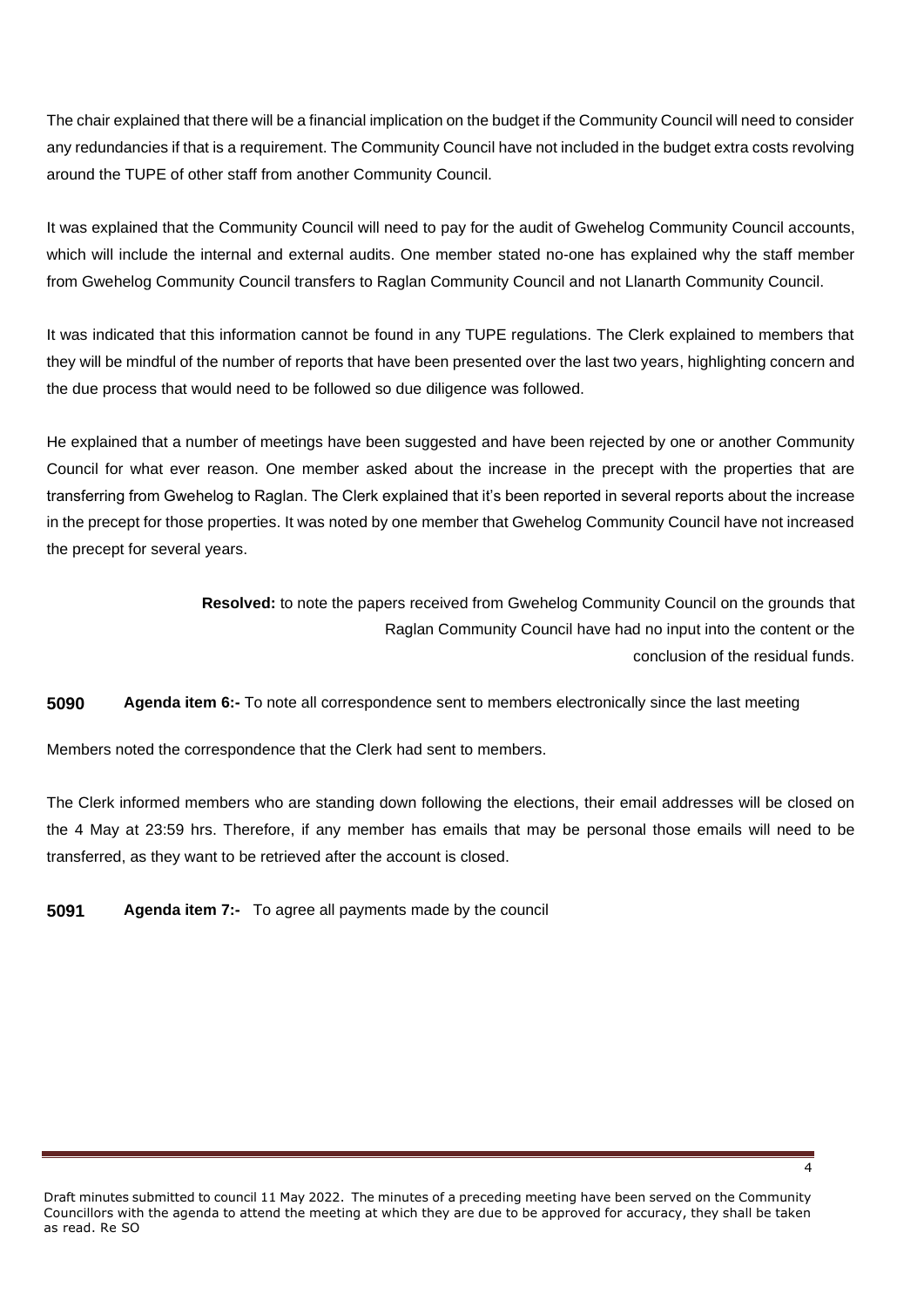| <b>Date</b> | <b>Payment to</b>                           | <b>Amount</b> | <b>Cheque</b> |
|-------------|---------------------------------------------|---------------|---------------|
| 23/3/22     | Clerks' reimbursement (paid)                | 32.04         | 2251          |
| 23/3/22     | St-Martins Church (paid)                    | 500.00        | 2252          |
| 23/3/22     | Reimbursement for stamps (paid)             | 20.40         | 2253          |
| 31/3/22     | HMRC                                        | 19.37         | 2254          |
| 31/3/22     | Clerks pay award (21/22)                    |               | 2255          |
| 27/4/22     | Mr Flag                                     | 155.71        | 2256          |
| 27/4/22     | Dorrell Oliver Ltd (Accounts)               | 360.00        | 2257          |
| 27/4/22     | <b>Karl Davies</b>                          | 220.00        | 2258          |
| 27/4/22     | Vision ICT (website and emails)             | 592.36        | 2259          |
| 27/4/22     | Raglan Festival                             | 5,000.00      | 2260          |
| 27/4/22     | Merlin Waste                                | 210.00        |               |
| 27/4/22     | St-Martins Church (replacement Cheque 2252) | 500.00        |               |
| 27/4/22     | Royal Mint                                  | 816.50        |               |
| 27/4/22     | Raglan in Bloom (Grant)                     | 500.00        |               |
| 27/4/22     | <b>Clerks April salary</b>                  |               |               |
| 27/4/22     | HMRC                                        |               |               |

Members noted all the payments as appropriate during remote working conditions since the last meeting made on the list provided.

# **Proposed** by Cllr Price seconded by Cllr Merrett

 $\overline{5}$ 

There was some discussion over the installation of the cross-street bunting. It was explained that Monmouthshire County Council DSO would like Monmouthshire County Council Highways to ask if parking could be restricted for one day. After some discussion the chair will ask a contractor, he knows to install flags.

**5092 Agenda item 10:-** Reports from the County Councillor

Cllr Jones gave members a general verbal report only.

**5093 Agenda item 11:-** Reports from members on outside bodies

No reports received

**5094 Agenda item 12:-** To confirm the date of the next meeting 11 May 2022

A number of members raised matters that were not on the agenda for discussion. If members would like to have these items placed on the agenda, they will need to contact the Clerk.

**5095** No other business was discussed, and the Chairman thanked everyone for attending. The meeting closed at 20:32 hrs. Signed by **Example 20** Chairman

Draft minutes submitted to council 11 May 2022. The minutes of a preceding meeting have been served on the Community Councillors with the agenda to attend the meeting at which they are due to be approved for accuracy, they shall be taken as read. Re SO